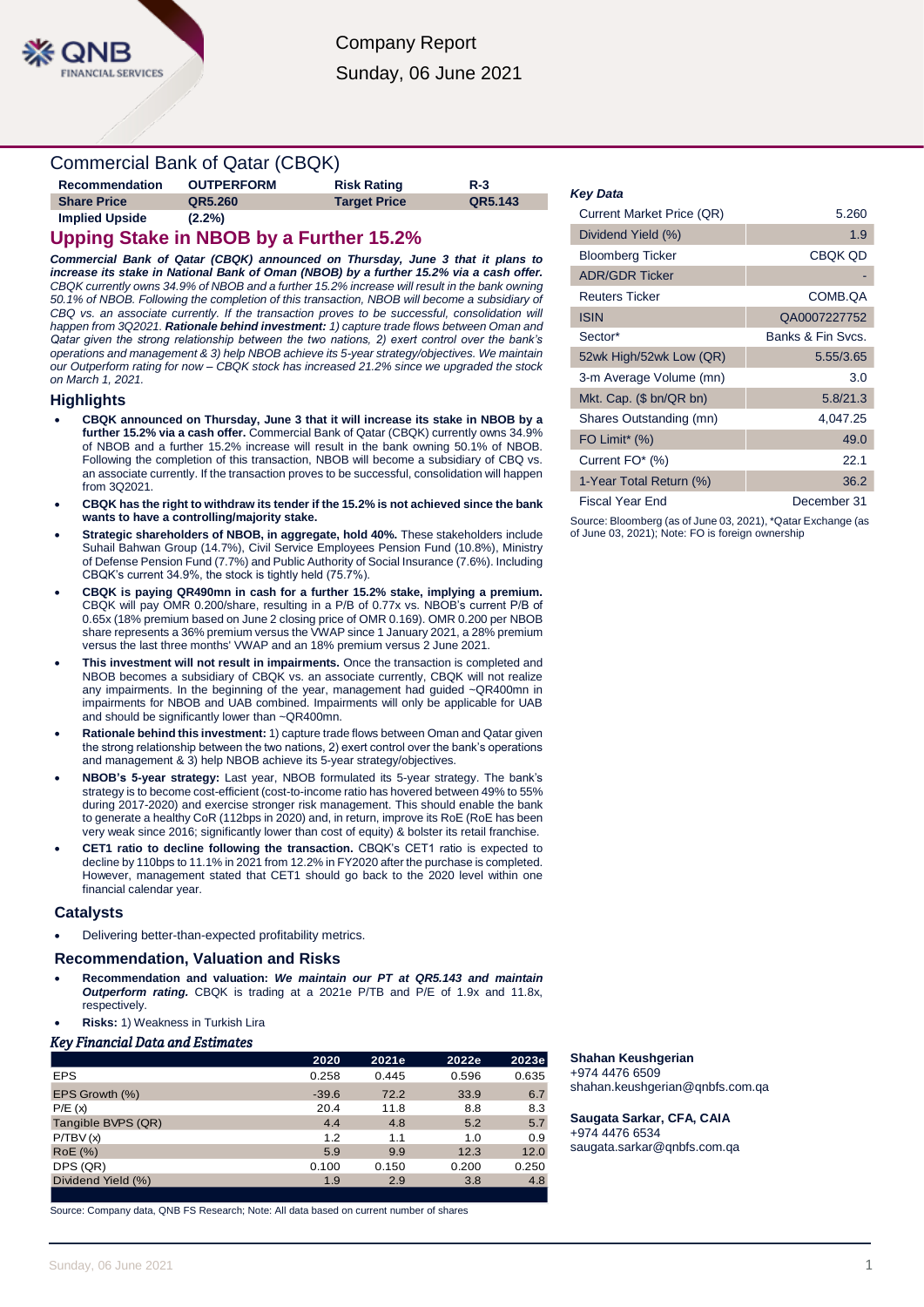## **Detailed Financial Statements**

| Income Statement (In QR mn)           | 2018     | 2019    | 2020    | 2021e    | 2022e    | 2023e   | 2024e   |
|---------------------------------------|----------|---------|---------|----------|----------|---------|---------|
| Net Interest Income                   | 2,482    | 2,963   | 3,100   | 3,257    | 3,450    | 3,605   | 3,804   |
| <b>Fees &amp; Commissions</b>         | 757      | 915     | 811     | 864      | 937      | 985     | 963     |
| FX Income                             | 202      | 281     | 296     | 282      | 304      | 274     | 233     |
| Other Income                          | 248      | 181     | (180)   | 95       | 176      | 193     | 249     |
| <b>Non-Interest Income</b>            | 1,208    | 1,377   | 927     | 1,240    | 1,417    | 1,451   | 1,445   |
| <b>Total Revenue</b>                  | 3,690    | 4,340   | 4,027   | 4,497    | 4,866    | 5,056   | 5,248   |
| <b>Operating Expenses</b>             | (1, 173) | (1,228) | (1,096) | (1, 132) | (1, 176) | (1,228) | (1,273) |
| <b>Net Operating Income</b>           | 2,517    | 3,112   | 2,931   | 3,365    | 3,690    | 3,828   | 3,975   |
| Net Provisions & Impairments          | (836)    | (1,068) | (1,615) | (1, 176) | (866)    | (837)   | (855)   |
| <b>Net Profit Before Taxes</b>        | 1,681    | 2,044   | 1,316   | 2,189    | 2,824    | 2,991   | 3,120   |
| Tax                                   | (7)      | (23)    | (15)    | (25)     | (34)     | (36)    | (37)    |
| <b>Net Profit Before Minority</b>     |          |         |         |          |          |         |         |
| <b>Interest</b>                       | 1,674    | 2,021   | 1,301   | 2,164    | 2,790    | 2,955   | 3,082   |
| Minority Interest                     | (0)      | (0)     | (0)     | (0)      | (0)      | (0)     | (0)     |
| <b>Net Profit (Headline/Reported)</b> | 1,674    | 2,021   | 1,301   | 2,164    | 2,790    | 2,955   | 3,082   |
| Interest on Tier-1 Note               | (240)    | (240)   | (223)   | (309)    | (309)    | (309)   | (290)   |
| Social & Sports Contribution Fund     | (42)     | (50)    | (33)    | (54)     | (70)     | (74)    | (77)    |
| <b>Net Profit (Attributable)</b>      | 1,392    | 1,731   | 1,046   | 1,800    | 2,411    | 2,572   | 2,715   |

Source: Company data, QNB FS Research

| <b>Balance Sheet (In QR mn)</b>                               | 2018    | 2019    | 2020e   | 2021e   | 2022e   | 2023e   | 2024e   |
|---------------------------------------------------------------|---------|---------|---------|---------|---------|---------|---------|
| Cash & Balances with Central Bank                             | 6,730   | 6,075   | 8,279   | 8,284   | 6,458   | 6,252   | 7,034   |
| Interbank Loans                                               | 9,475   | 12,396  | 10,401  | 11,961  | 10,885  | 9,992   | 7,994   |
| Net Investments                                               | 22,206  | 26,844  | 25,778  | 27,775  | 30,753  | 33,734  | 29,939  |
| <b>Net Loans</b>                                              | 84,642  | 88,009  | 96,698  | 99,726  | 107,247 | 114,630 | 120,936 |
| Investment In Associates                                      | 4,513   | 4,021   | 3,117   | 3,112   | 3,149   | 3,203   | 3,287   |
| <b>Other Assets</b>                                           | 1,754   | 2,569   | 3,005   | 2,992   | 3,217   | 3,439   | 3,628   |
| Net PP&E                                                      | 2,719   | 2,854   | 3,158   | 3,283   | 3,375   | 3,474   | 3,567   |
| <b>OREO</b>                                                   | 2,605   | 4,531   | 2,995   | 2,995   | 2,995   | 2,995   | 2,995   |
| Goodwill & Intangible Assets                                  | 283     | 236     | 175     | 175     | 175     | 175     | 175     |
| <b>Total Assets</b>                                           | 134,928 | 147,536 | 153,606 | 160,301 | 168,254 | 177,894 | 179,556 |
| <b>Liabilities</b>                                            |         |         |         |         |         |         |         |
| <b>Interbank Deposits</b>                                     | 13,950  | 22,531  | 20,007  | 20,460  | 19,440  | 25,342  | 18,077  |
| <b>Customer Deposits</b>                                      | 71,786  | 76,297  | 75,790  | 78,897  | 83,867  | 89,319  | 93,785  |
| <b>Term Loans</b>                                             | 24,451  | 21,568  | 27,233  | 29,956  | 32,053  | 28,207  | 30,661  |
| <b>Tier-1 Perpetual Notes</b>                                 | 4,000   | 4,000   | 4,000   | 5,821   | 5,821   | 5,821   | 5,821   |
| <b>Other Liabilities</b>                                      | 4,884   | 5,385   | 8,406   | 5,602   | 5,703   | 6,074   | 6,377   |
| <b>Total Liabilities</b>                                      | 119,071 | 129,780 | 135,435 | 140,735 | 146,884 | 154,762 | 154,721 |
| <b>Total Shareholders' Equity</b>                             | 15,856  | 17,756  | 18,170  | 19,566  | 21,370  | 23,132  | 24,836  |
| <b>Total Liabilities &amp; Shareholders'</b><br><b>Equity</b> | 134,928 | 147,536 | 153,606 | 160,301 | 168,254 | 177,894 | 179,556 |

Source: Company data, QNB FS Research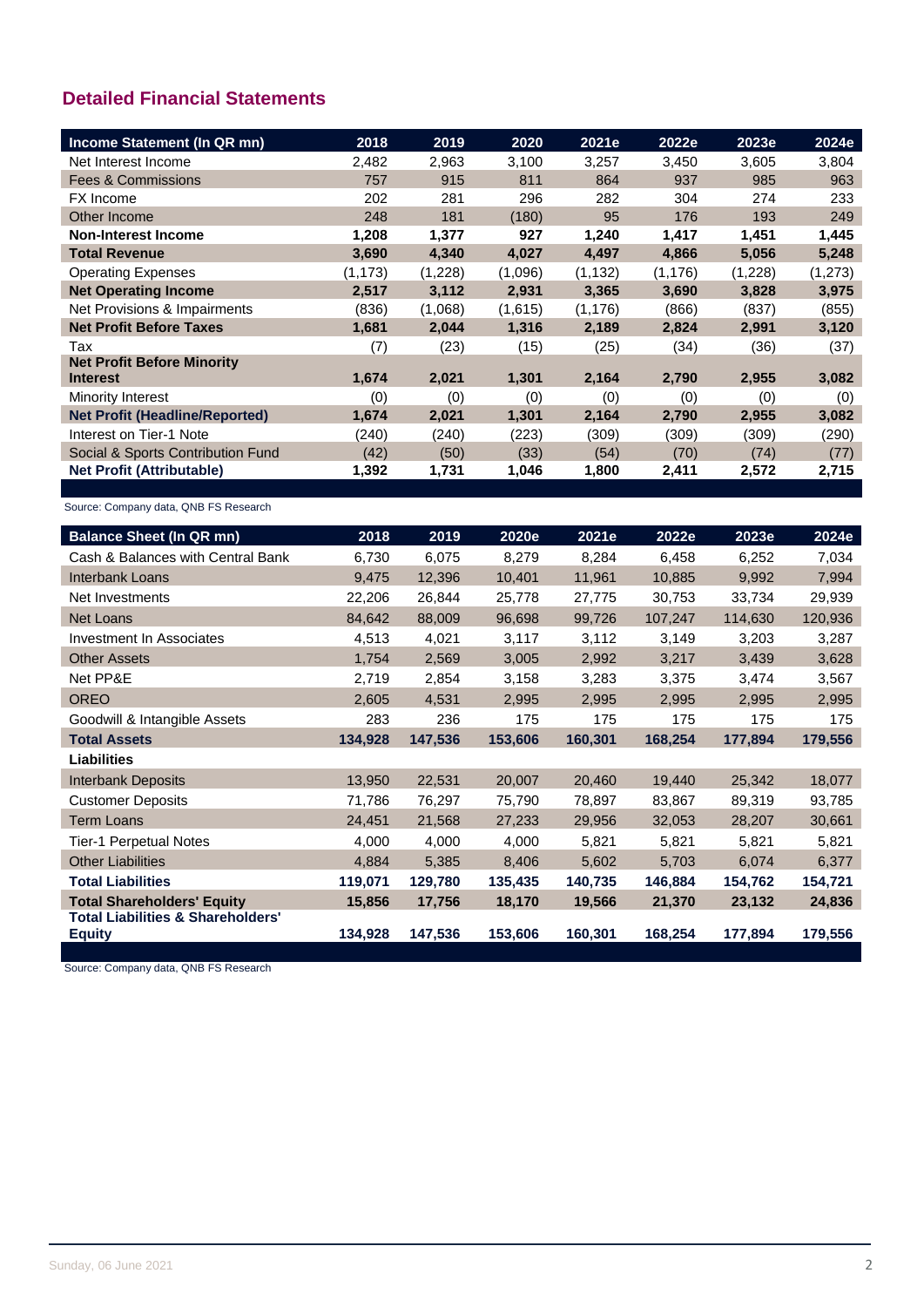| <b>Ratios/Key Indicators</b>              | 2018    | 2019 | 2020    | 2021e   | 2022e   | 2023e  | 2024e  |
|-------------------------------------------|---------|------|---------|---------|---------|--------|--------|
| Profitability (%)                         |         |      |         |         |         |        |        |
| RoE (Tangible)                            | 8.2     | 10.9 | 5.9     | 9.9     | 12.3    | 12.0   | 11.7   |
| RoAA (Attributable)                       | 1.0     | 1.2  | 0.7     | 1.1     | 1.5     | 1.5    | 1.5    |
| RoRWA (Attributable)                      | 3.1     | 1.9  | 1.8     | 1.2     | 0.2     | 0.3    | 1.2    |
| NIM (% of IEAs)                           | 2.12    | 2.45 | 2.40    | 2.41    | 2.41    | 2.36   | 2.41   |
| NIM (% of RWAs)                           | 2.15    | 2.56 | 2.66    | 2.78    | 2.82    | 2.82   | 2.91   |
| NIM (% of AAs)                            | 1.82    | 2.10 | 2.06    | 2.07    | 2.10    | 2.08   | 2.13   |
| Spread                                    | 1.6     | 1.9  | 2.0     | 2.0     | 1.9     | 1.8    | 1.8    |
| Efficiency (%)                            |         |      |         |         |         |        |        |
| Cost-to-Income (Headline)                 | 31.8    | 28.3 | 27.2    | 25.2    | 24.2    | 24.3   | 24.3   |
| Cost-to-Income (Core)                     | 33.3    | 28.7 | 25.7    | 25.4    | 24.7    | 25.0   | 25.2   |
| Liquidity (%)                             |         |      |         |         |         |        |        |
| LDR                                       | 118     | 115  | 128     | 126     | 128     | 128    | 129    |
| LDR (Including Stable Source of           |         |      |         |         |         |        |        |
| Funding)                                  | 88      | 90   | 94      | 92      | 93      | 98     | 97     |
| Loans/Assets                              | 63      | 60   | 63      | 62      | 64      | 64     | 67     |
| Cash & Interbank Loans-to-Total<br>Assets | 12.0    | 12.5 | 12.2    | 12.6    | 10.3    | 9.1    | 8.4    |
| Deposits to Assets                        | 53      | 52   | 49      | 49      | 50      | 50     | 52     |
| Wholesale Funding to Loans                | 45      | 50   | 49      | 51      | 48      | 47     | 40     |
| <b>IEAs to IBLs</b>                       | 117     | 116  | 122     | 122     | 121     | 122    | 123    |
| <b>Asset Quality (%)</b>                  |         |      |         |         |         |        |        |
| <b>NPL Ratio</b>                          | 5.6     | 4.9  | 4.3     | 4.2     | 3.8     | 3.2    | 4.0    |
| NPL to Shareholders' Equity               | 30.8    | 25.3 | 23.8    | 22.6    | 20.1    | 16.9   | 20.6   |
| NPL to Tier 1 Capital                     | 30.8    | 26.4 | 23.9    | 21.3    | 19.8    | 17.4   | 22.2   |
| <b>Coverage Ratio</b>                     | 79      | 82   | 102     | 119     | 141     | 163    | 132    |
| ALL/Average Loans                         | 4.3     | 4.1  | 4.6     | 5.1     | 5.5     | 5.4    | 5.4    |
| Cost of Risk (bps)                        | 102     | 67   | 88      | 75      | 65      | 61     | 56     |
| Capitalization (%)                        |         |      |         |         |         |        |        |
| Tier 1 Ratio                              | 14.0    | 14.4 | 15.7    | 17.4    | 17.3    | 17.3   | 17.5   |
| CAR                                       | 15.5    | 16.4 | 17.8    | 19.5    | 19.4    | 19.4   | 19.6   |
| Tier 1 Capital to Assets                  | 11.8    | 11.5 | 11.8    | 12.9    | 12.9    | 12.6   | 12.8   |
| Tier 1 Capital to Loans                   | 18.7    | 19.3 | 18.7    | 20.8    | 20.3    | 19.6   | 19.0   |
| Tier 1 Capital to Deposits                | 22.1    | 22.3 | 23.9    | 26.3    | 25.9    | 25.2   | 24.5   |
| Leverage (x)                              | 8.5     | 8.3  | 8.5     | 8.2     | 7.9     | 7.7    | 7.2    |
| Growth (%)                                |         |      |         |         |         |        |        |
| Net Interest Income                       | $-1.4$  | 19.4 | 4.6     | 5.0     | 5.9     | 4.5    | 5.5    |
| Non-Interest Income                       | 4.2     | 14.0 | $-32.7$ | 33.8    | 14.2    | 2.4    | $-0.4$ |
| <b>Total Revenue</b>                      | 0.4     | 17.6 | $-7.2$  | 11.7    | 8.2     | 3.9    | 3.8    |
| <b>Operating Expenses</b>                 | $-11.5$ | 4.7  | $-10.7$ | 3.3     | 3.9     | 4.4    | 3.7    |
| Net Operating Income                      | 7.0     | 23.6 | $-5.8$  | 14.8    | 9.7     | 3.7    | 3.8    |
| Net Provisions & Impairments              | $-52.1$ | 27.8 | 51.3    | $-27.2$ | $-26.3$ | $-3.4$ | 2.2    |
| Net Income (Headline)                     | 177.3   | 20.7 | $-35.6$ | 66.3    | 28.9    | 5.9    | 4.3    |
| Net Income (Attributable)                 | 299.5   | 24.3 | $-39.6$ | 72.2    | 33.9    | 6.7    | 5.6    |
| Loans                                     | $-5.0$  | 4.0  | 9.9     | 3.1     | 7.5     | 6.9    | 5.5    |
| Deposits                                  | $-7.5$  | 6.3  | $-0.7$  | 4.1     | 6.3     | 6.5    | 5.0    |
| Assets                                    | $-2.5$  | 9.3  | 4.1     | 4.4     | $5.0$   | 5.7    | 0.9    |
| <b>RWAs</b>                               | $-2.8$  | 3.7  | $-1.9$  | 3.1     | 5.4     | 3.5    | 1.2    |

Source: Company data, QNB FS Research